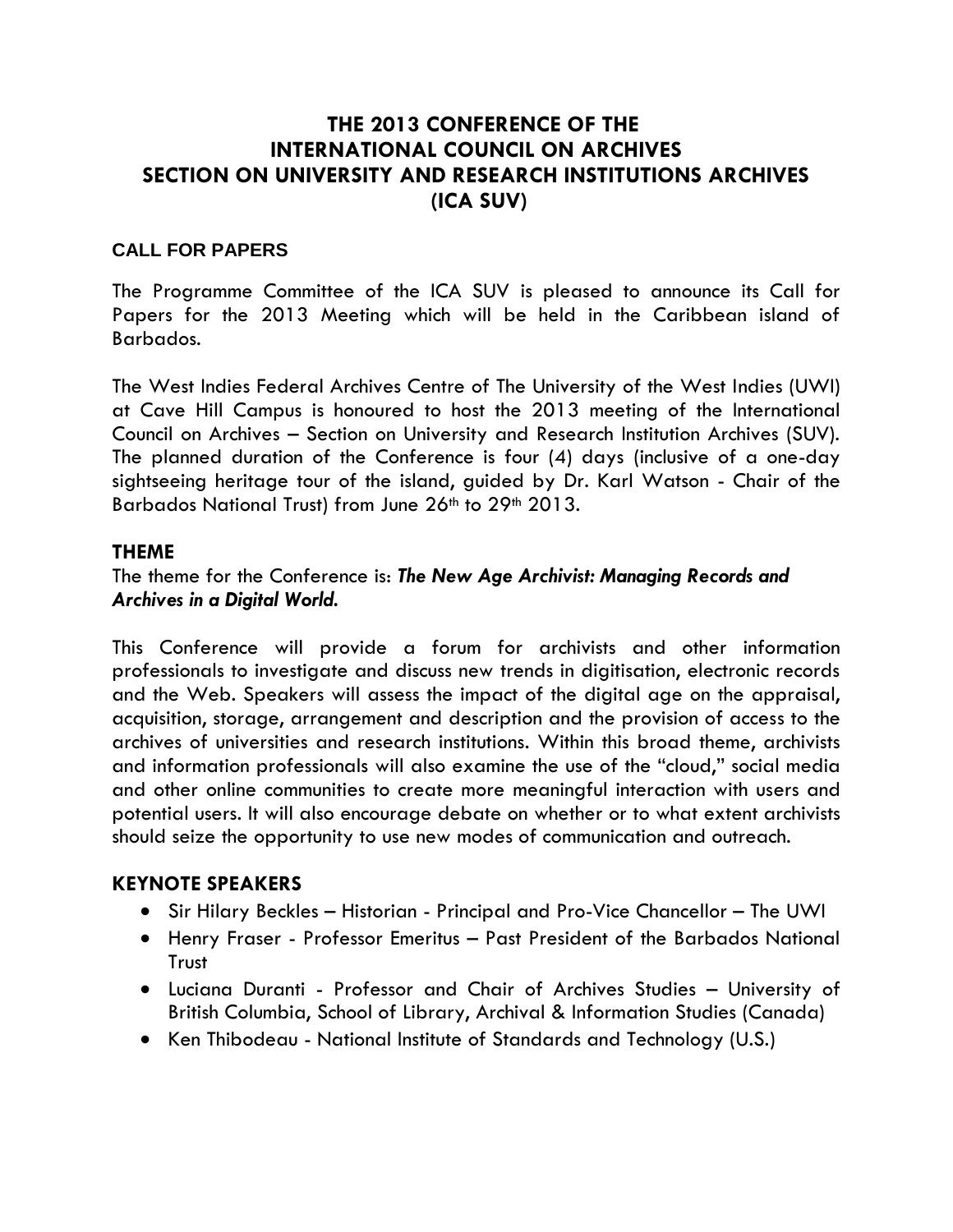Sub-themes that may be addressed are wide and open, but an advanced academic level of discourse is required. Proposals should be analytical, not descriptive, and should reflect the changing nature of the archival enterprise in a digital world. *Inter alia*, papers within the following sub-themes will be welcomed:

- Challenges and Opportunities for Archives & Research Institutions in a Web **Environment**
- The Role of Social Network Tools in promoting Archives and Research
- Issues associated with Archives and Information Institutions adopting social Network tools
- "Cloud" Storage A Place for Archives and Research Institutions?
- Current Usage of Web Applications in Universities and Research Institutions
- The Web: "Breathing New Life" into University Archives and Research **Institutions**
- Aligning Strategic Institutional Goals with a Web Presence
- Coping with Reformatting Technologies in the Information World
- Use of Emerging technologies in Information and Knowledge Management

## **Proposal Submission Guidelines**

Panels of up to three speakers, or individual presentations, on the themes above are welcome. Submissions should include the speaker's name(s), affiliation, postal address, e-mail address, telephone and fax numbers, a short one-paragraph biographical note, the title of the paper, and a synopsis of approximately 250- 300 words. If you are submitting a proposal for a complete panel session, please provide a description of 250-300 words for the session as a whole in addition to a synopsis for each presentation. Presentations should aim to last for a maximum of 20 minutes (sessions of three speakers should last for no more than 1.5 hours – three 20 minute papers plus discussion). Each synopsis will be reviewed by the Programme Review Committee and presenters of papers accepted will be notified by February  $15<sup>th</sup>$ , 2013.

**For a description of the process and the criteria which will be used to review proposals, see "Annual Conference Review Committee Guidelines" available at: www.library.illinois.edu/ica-suv/ReviewCommGuidelines.php**